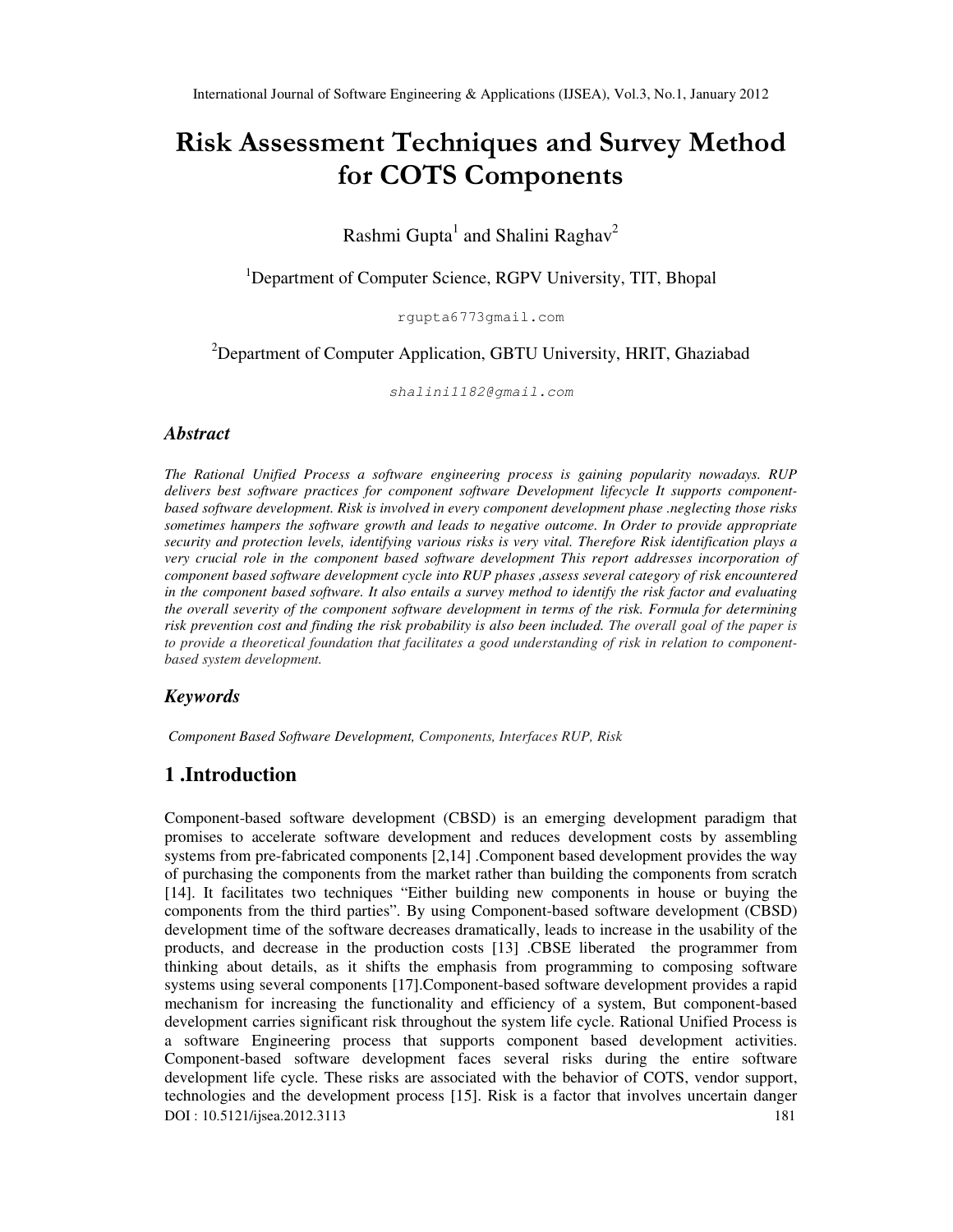and can obstruct the development of the software. Therefore risk identification techniques and categorizing risk across the several phases of the component based software development are extreme important so that the severity of the risk can be reduced. Risk identification mechanism plays a vital role in estimating the probability of the risk occurrence

## **1.1 Components**

**Software component** is a module that encapsulates related data and functions, software package or can be the web service. It can also be used as a building block to create larger, more complex software systems. Data and various functions encapsulated in the components are semantic related to each other. Components interact as well as use the services of each other through interfaces. Inner functionality or the structure of the components is encapsulated or is not known to the client [10].

## **1.2. RUP Phases**

**1.2.1. Inception phase** is the first phase of the RUP that defines objectives as well as the scope of the project. In this phase the features like planning project, risk assessment techniques and project description features like requirements of the project, various checks are established. It deals with recognition of the requirements of the users [11]. Various quality levels are defined establishment of the cost and budget is also done during this phase. During this phase a baseline will be established that will compare actual expenditures versus planned expenditures .Business plan like market research, business context is also defined during this phase A basic use case model that define functionality of the system is generated .Inception phase incorporate component selection activity process [2] that encompass market survey for finding out the appropriate components from the vendor.

**1.2.2. Elaboration Phase** is the second phase of the RUP that defines architecture of the software. The elaboration phase is where the project starts to take shape.[11] In this phase the problem domain analysis is made. Various use cases diagrams along with the use cases and the actors are identified. Generation of the development plan for the overall project occurs. Prototypes are generated. Components interact with each other through the interfaces. Creating Well defined architecture of the interfaces is done in this phases. Appropriate process model for component development will be taken into consideration

**1.2.3 .Construction Phase** is the third phase of the RUP that produces the first external release of the software [11]. This phase encompass component integration activity. Component integration [2] is possible through coding. Maximum coding is done in this phase.

**1.2.4. Transition phase** is the last phase of the RUP in which system is made available to the end users [11]. Various training programs regarding the use of the system and about the used technologies are conducted .beta testing is conducted at the user site to validate the system. Validation of the quality levels that were defined during the inception phase is also done. This phase incorporates the component evolution activity [2].

## **2. Related Work**

182 In this section we place our work in relation to ongoing research within related area. Component model has been proposed that serves as a foundation for component-based software risk analysis by integrating several component risks as part of the component behavior. In component-based software risk analysis risks are identified, analyzed and then documented. Result of risk analysis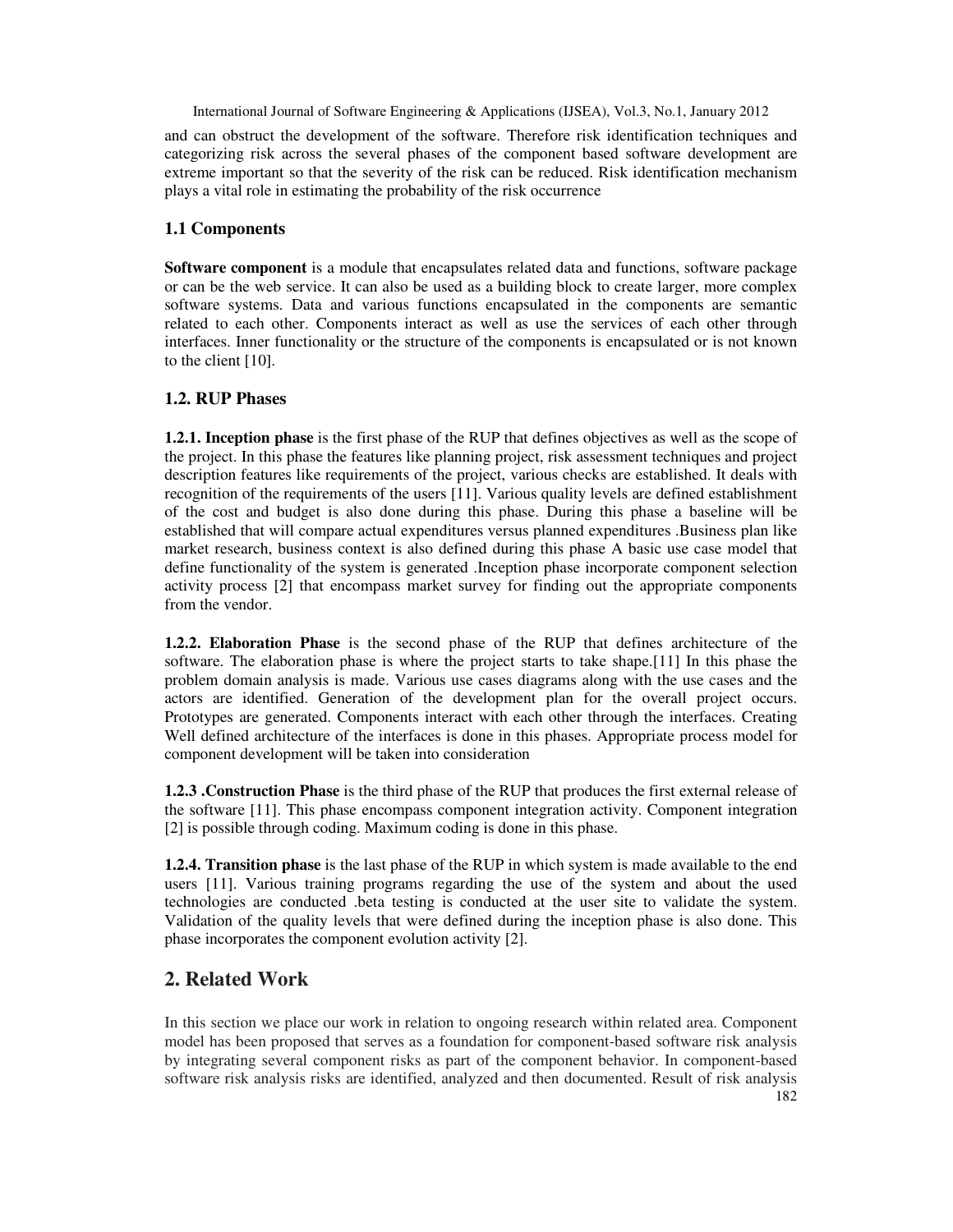at component level is compos able. Techniques for component-based risk analysis facilitate the integration of risk analysis into component-based development, and thereby make it easier to predict that how upgrading subparts influences component risks. Various studies on occurrence of typical risks in component based development and comparing the effectiveness of performed riskreduction activities has been explored. Several efficient risk reduction activities, such as carefully examining the quality of component in selection phase, estimating the behavior of the components, integrating unfamiliar components first, and monitoring the reputation of component vendor has been explored. In addition, several context variables, such as number of components, experience of the developer and quality requirements of the system, have been discovered as confound factors on the relationships between risk reduction activities and the occurrence of certain risk items. Large number of international survey across different countries based on risk identification, risk management in using COTS components is reported upon and discussed. The survey investigated several risk-management activities and their correlations with occurrences of different risks in component-based software development. Results also illustrate several effective risk reduction activities, such as conducting integration testing early and incrementally, evaluating various tools that supports the component development activities, and monitoring the capability of components vendors Lot of research covering the component activity areas associated with the different risks has been conducted. Identification, assessment of risk, sensitivity of risks and the impacts of different risks on the different nature of projects is also been conducted. Several mitigation as well as remedial steps for these risks has been defined. Various empirical studies on how process improvement and risk management activities were performed .The results of the empirical study reveal that allocating more effort into learning OTS components, performing the integration testing early, estimating the behavior and the specifications of the components ,inspecting the quality of components at each phase can reduce the risks up to maximum extent .CBSRAM is developed which is used to categorize component And help in selecting suitable components based on the risk measures. The quantitative framework suggested for CBS analyzes conflicting components Various Papers related to the categorization of the risks in component-based development has been discussed. In conventional risk analysis the portions of the environment that are important for estimating the risk-level is also analyzed .Conventional risk analysis approach consists of: (1) a framework for CBRA (2) a modular Risk modeling; (3) a formal foundation for modular risk modeling. The framework for component-based risk analysis provides a technique for analyzing system component wise and then combining the result at each component level. Modular risk modeling involves 1) decomposing a system into components 2) composing components to form a larger system. Modular risk modeling approach analyzes and model different risks and aid in identifying, analyzing and documenting the several component risks. The component based model provides a foundation for integrating risk analysis into component-based development. Component-based risk analysis provides a framework for conducting risk analysis at the component level. Framework is based on the CORAS method (graphical risk modeling language). Modular risk modeling introduces the risk graph, which is act as an abstraction of several risk modeling techniques, such as tree-based diagrams. A denotation model for component-based risk analysis has been developed that represent the behavior of a component by a probability distribution over communication histories

## **3. Risk Identification during component development activities in RUP Phases**

Risk identification in component based software is the technique that is used for identifying the various types of risk at every phase of the development*.* It is done at the component level and the risk identified at each component level will be added to the component at the next level The objective of component-based risk identification and categorization is done in order to develop reliable and trustworthy components [4].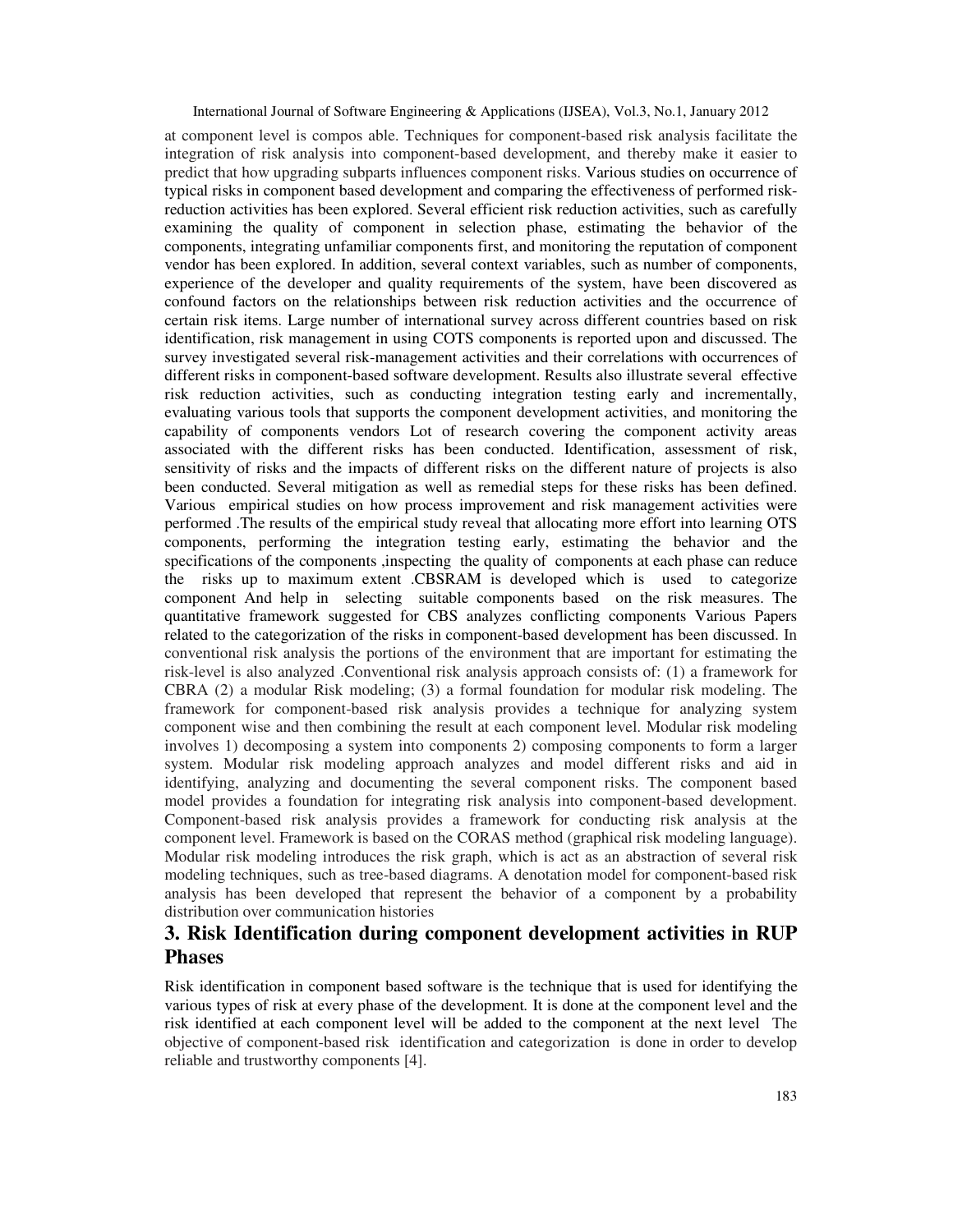## **3.1. Component based software development Risk during inception phase**

- Prerequisite Quality is not met due to the lack of market survey [9] that has to be done to know the requirement of the customer
- When the COTS Component and the requirement suggested by the user does not matches
- Requirements of the users changes frequently
- Budgets and schedules are not realistic
- Unclear requirements specification
- Lack of accuracy in schedule
- Lack of reliable and suitable licensing [9] contracts that encompass the appropriate documentation and responsibility of the vendor and developer in case of failure
- Rigidness in Time constraints of schedule generates inflexibility
- Market survey is not done properly than appropriate components[9] that can map with user requirements cannot be found
- Lack of contingency planning
- Rapid requirement change of the user
- Component search suffers from appropriate fetching [9] and classification mechanism provided by the marketers
- Architectural prototype not defined properly
- Latest Technologies and fresh arrived COTS product are not analyzed or lack of market survey
- Vendors incapability to delivers mind blowing demos and specifications of the COTS product
- Architecture was not analyzed during the component selection process [8]
- Cumbersome and complicated requirements
- Lack of vendor support
- Missing authenticity of the components due to the lack of certified components
- Unavailability of the source code leads to judging nature and the behavior of the components
- Inappropriate domain knowledge of developer [7].

## **3.2. Component based software Development Risk during elaboration phase**

- Higher Complexity of components architecture and the connectors introduces the chances of risk [1].
- Mismatch between connectors and message protocols
- Interface specification of the components is not clear or not specified [5] properly
- Incompatible or mismatch Interfaces may obstruct the data communication between the components which wants to exchange data
- Use of the Software model that does not support component based software development process
- False assumption of the internal structure and internal specification made by the COTS component about each other
- Lack of resilient architecture
- Existence of the loop holes in the architecture review process
- Components are not platform independent
- Lack of executable architectural prototype
- Mismatch occurrence between planned expenses and actual expenses
- Security aspects are not considered and the vulnerability of the components is very high
- Prototypes that demonstrably mitigate each identified technical risk are not defined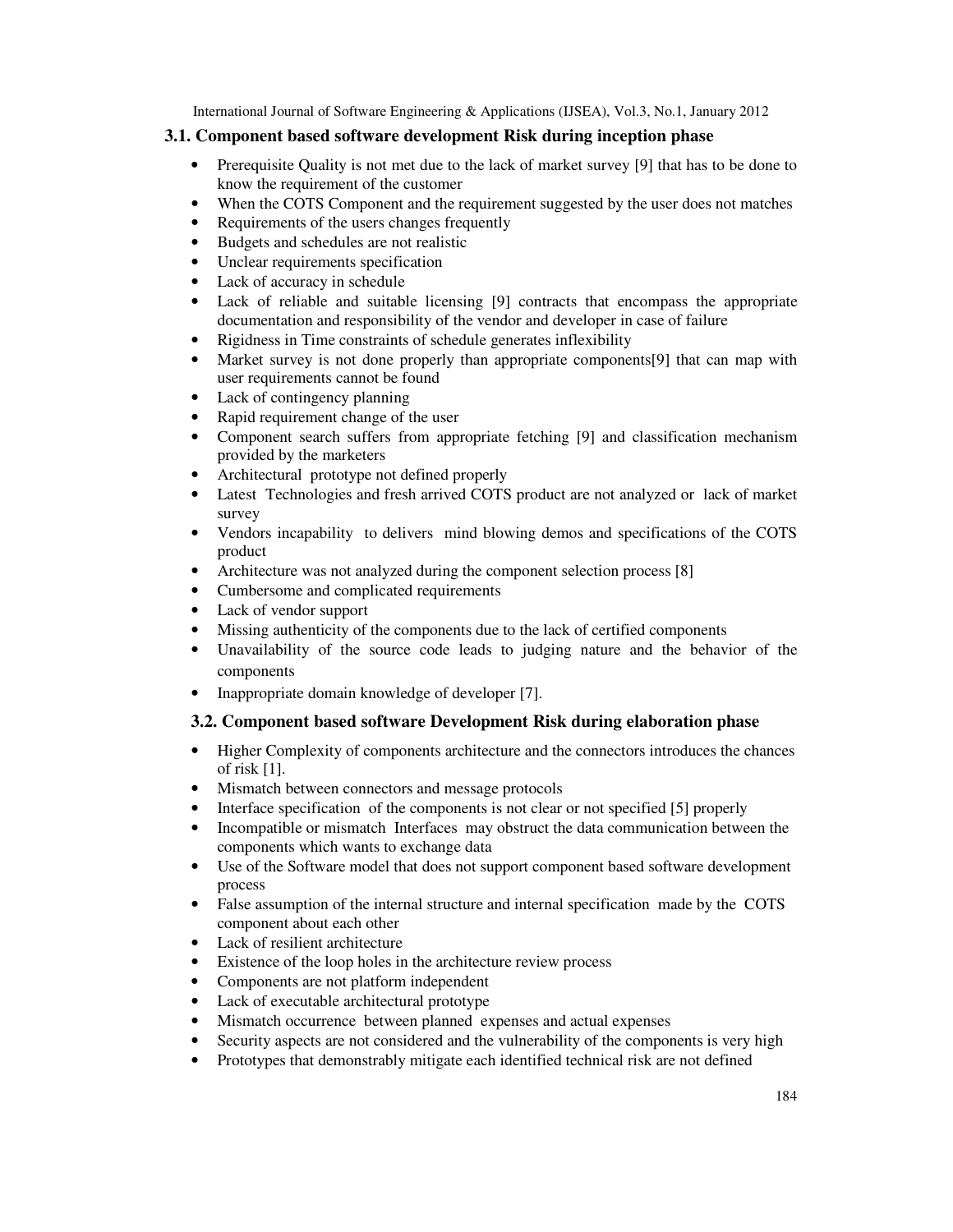- Components are not interoperable [5] with each other due to missing well defined interfaces
- Lack of Software architecture document that is extreme crucial in order to gain knowledge about the component
- Loop holes in Architectural Style [13] as architects have at hand incomplete, imprecise and uncertain component information [16].
- Component architecture are not compatible with each other thus makes integration of the component tough
- Component based software prototypes cannot be realized in early phases of the software cycle make architecture verification of the interfaces difficult

## **3.3. Component based software development Risk during construction phase**

- Wrong interface construction may hinder the proper flow of the information or data between several components
- Development of the wrong functions at the time of coding leads to several exceptions
- Lack of regular watch on the component based development process generate several problems
- lack of test suites and test cases that facilitates coordination among the component
- Generation of Incompatibility between user requirements stated earlier in the component based system and the new versions [3] developed.
- Staffs persons indulge in integration process of the components are not technological sound [1].
- Behavior of the components cannot be judged in component based development due to the absence of the availability of the code of the component
- Lack of Technology expertise and poor work knowledge and skills of assembler leads to Poor Component evaluation and integration [1].
- Missing compatibility between the different versions [3] of the component based software.
- Existence of Poor or no documentation feature for the new versions [3].
- Poor stability control -If the stability is not incorporated in the component based system then
- Doing change in one component will make a heavy impact on the other component
- Unavailability of the competent staff
- Unavailability of the internal structure of the component makes the testing process tough and unreliable.

## **3.4. Component Based Software Development Risk during transition phase**

- End user training sessions are not conducted
- Component based software that is developed cannot accommodate changes preferred By the user
- Occurrence of incompatibility between the component based product being developed And the quality level that has been set during the initial phase of the software development cycle
- Complicated system manual results lack of understanding by the users
- Quality services after the COTS software installation at the user site are not given
- User is not facilitated with the upgraded copies of the component based software
- Updating or alteration of the component based system cannot be facilitated
- Lack of tracing of alternate component in case of failure [8]
- Planning the maintenance is difficult as the components have asynchronous cycle<sup>[8]</sup>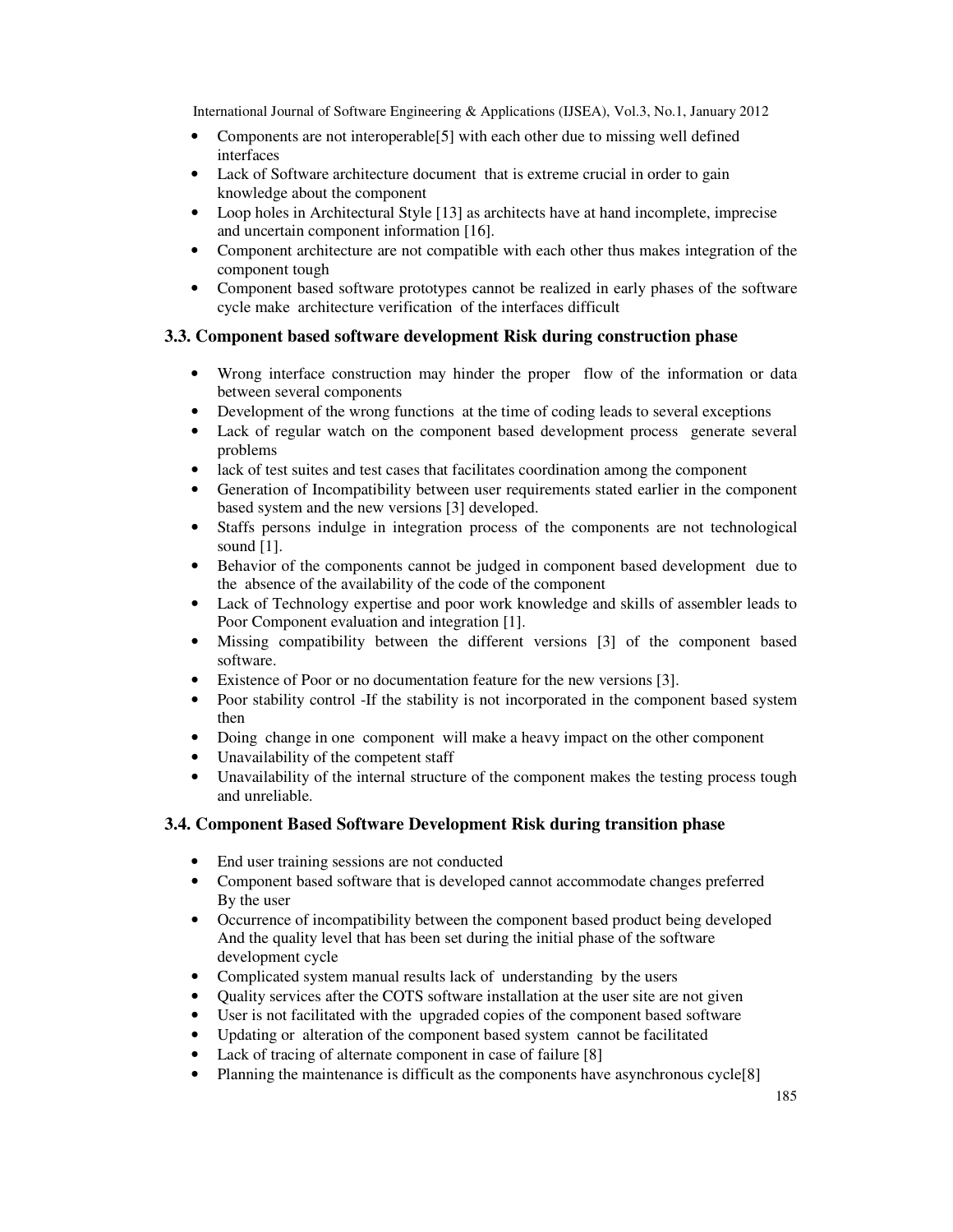## **4. Risk Probability and Risk prevention cost formula**

Risk Prevention Cost  $({}_{Rpc})$  = Cost Of Preventing Threats(CPT)+ Cost Of Preventing vulnerabilities(CPV)+ Quality Appraisal Cost(QAC)+(External/Internal)Failure Cost(FC)

Cost Of Preventing Threats (CPT) =  $\sum_{i=1}^{n} (T1 * CT1)$ 

Where Ti=Similar Number of Threat

 $C<sub>Ti</sub>=\cos t$  of the particular Threat

Cost of preventing vulnerabilities (CPV) =  $\sum_{i=1}^{n} (Ti * CVi)$ 

Where  $T_i = Similar$  Number of vulnerabilities

 $C_{Vi}$ =cost of the particular vulnerability

Risk Prevention Cost  $_{Rpc}$  = CPT+CPV+QAC+FC

Risk Probability= (CPT+ CPV)  $\div$  (<sub>Rpc</sub>)

Where CPT= Cost Of Preventing Threats

Where CPV=Cost of Preventing vulnerabilities=

Where RPC =Risk Prevention Cost

**5. Risk Table showing Risk factor associated with each development phase**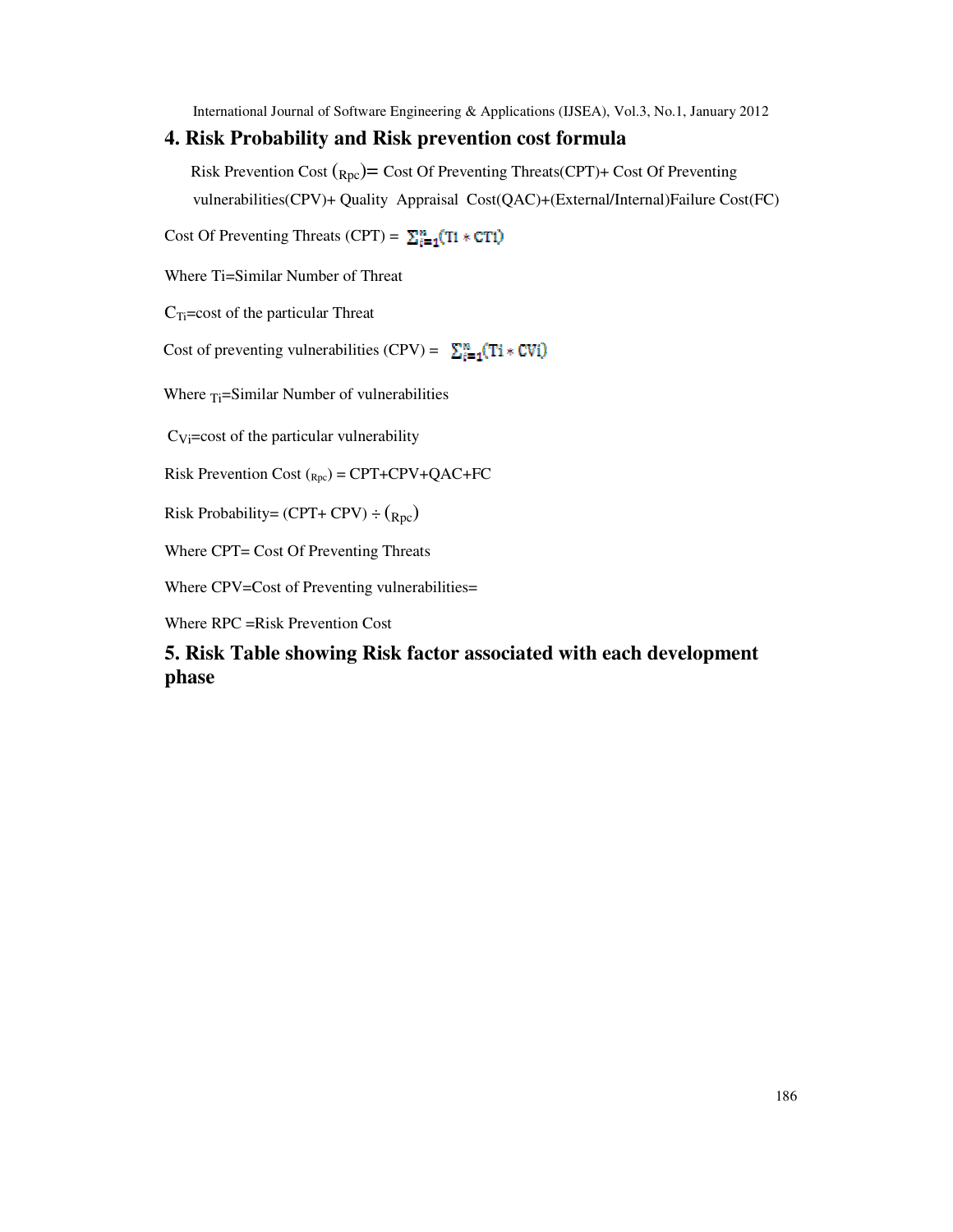| <b>Festure</b> | Иана      | Rink<br>Encounter | Users          |                                 | Risk                              | Manager                 | Total           |         | Åτ<br><b>CF3</b>   |           | <b>RVR</b> Prierity |  |  |
|----------------|-----------|-------------------|----------------|---------------------------------|-----------------------------------|-------------------------|-----------------|---------|--------------------|-----------|---------------------|--|--|
|                |           |                   |                |                                 |                                   |                         |                 |         | ge                 |           |                     |  |  |
|                |           |                   | Total<br>User. | Su.<br><b>Sep</b><br>Οf<br>Rati | Tet <sup>1</sup><br>ыl<br>Q<br>М. | Sum<br>Of<br>Radi<br>нg |                 | Na. Sum |                    | 31.4<br>s |                     |  |  |
|                | Inception | А                 | т              | 쁅                               | т                                 | 8.5                     | $\overline{11}$ | 17.5    | 15<br>9            |           |                     |  |  |
|                |           | в                 | т              | 8                               | ъ                                 | т                       | 11              | 17      | 1.5<br>4           |           | 7                   |  |  |
| Rick           |           | с                 | т              | T                               | ъ                                 | 11                      | $\overline{11}$ | -20     | 1.8<br>1.          |           |                     |  |  |
|                |           | ъ                 | т              | 93                              | ъ                                 | 8.5                     | 11              | 18      | 1.6<br>3           |           |                     |  |  |
|                |           | т                 | т              | б                               | ъ                                 | т                       | 11              | 15      | 13<br>6            |           |                     |  |  |
|                |           | т                 | т              | 10                              | ъ                                 | т                       | п               | 19      | 1.6<br>8           |           |                     |  |  |
|                |           | c                 | т              | т                               | ъ                                 | 8.5                     | п               | 16.5    | 1.7<br>2           |           |                     |  |  |
|                |           | ш                 | т              | т                               | ъ                                 | 11                      | 11              | 19      | 1.2<br>7           |           |                     |  |  |
|                |           | т                 | т              | Τ                               | ъ                                 | ъ                       | 11              | 13      | 1.2<br>2           |           |                     |  |  |
|                |           | т                 | т              | 7                               | ъ                                 | 6.5                     | 11              | 13.5    | 1.3<br>1           |           |                     |  |  |
|                |           | к                 | т              | τ                               | 6                                 | 73                      | 11              | 14.5    | $1.2^{\circ}$<br>7 |           |                     |  |  |
|                |           | ъ                 | т              | 10                              | ъ                                 | Τ                       | 11              | 17      | 1.4<br>s           |           |                     |  |  |
|                |           | м                 | 5              | 9                               | б                                 | б                       | 11              | 15      | 1.4<br>٥           |           |                     |  |  |
|                |           | N                 | 5              | 8                               | 6                                 | 6.5                     | 11              | 14.5    | 1.5                |           |                     |  |  |
|                |           | ०                 | т              | 10                              | ъ                                 | 85                      | $\overline{11}$ | 18.5    | 1.6<br>8           |           |                     |  |  |
|                |           | Р                 | т              | 10                              | ъ                                 | σ                       | 11              | 19      | 1.7<br>2           |           |                     |  |  |
|                |           | o                 | т              | Τ                               | ъ                                 | ъ                       | 11              | 13      | 1.1<br>8           |           |                     |  |  |
|                |           | к                 | т              | $\overline{10}$                 | ъ                                 | 6.5                     | $\overline{11}$ | 16.5    | 1.5                |           |                     |  |  |
|                |           | s                 | т              | 8.5                             | ъ                                 | ъ                       | 11              | 14.5    | 1.3<br>1           |           |                     |  |  |
|                |           | т                 | 5              | 6.5                             | ъ                                 | 11                      | 11              | 17.5    | 1.5<br>9           |           |                     |  |  |
|                |           | υ                 | т              | 10                              | ъ                                 | ъ                       | 11              | 16      | 1.4<br>5.          |           |                     |  |  |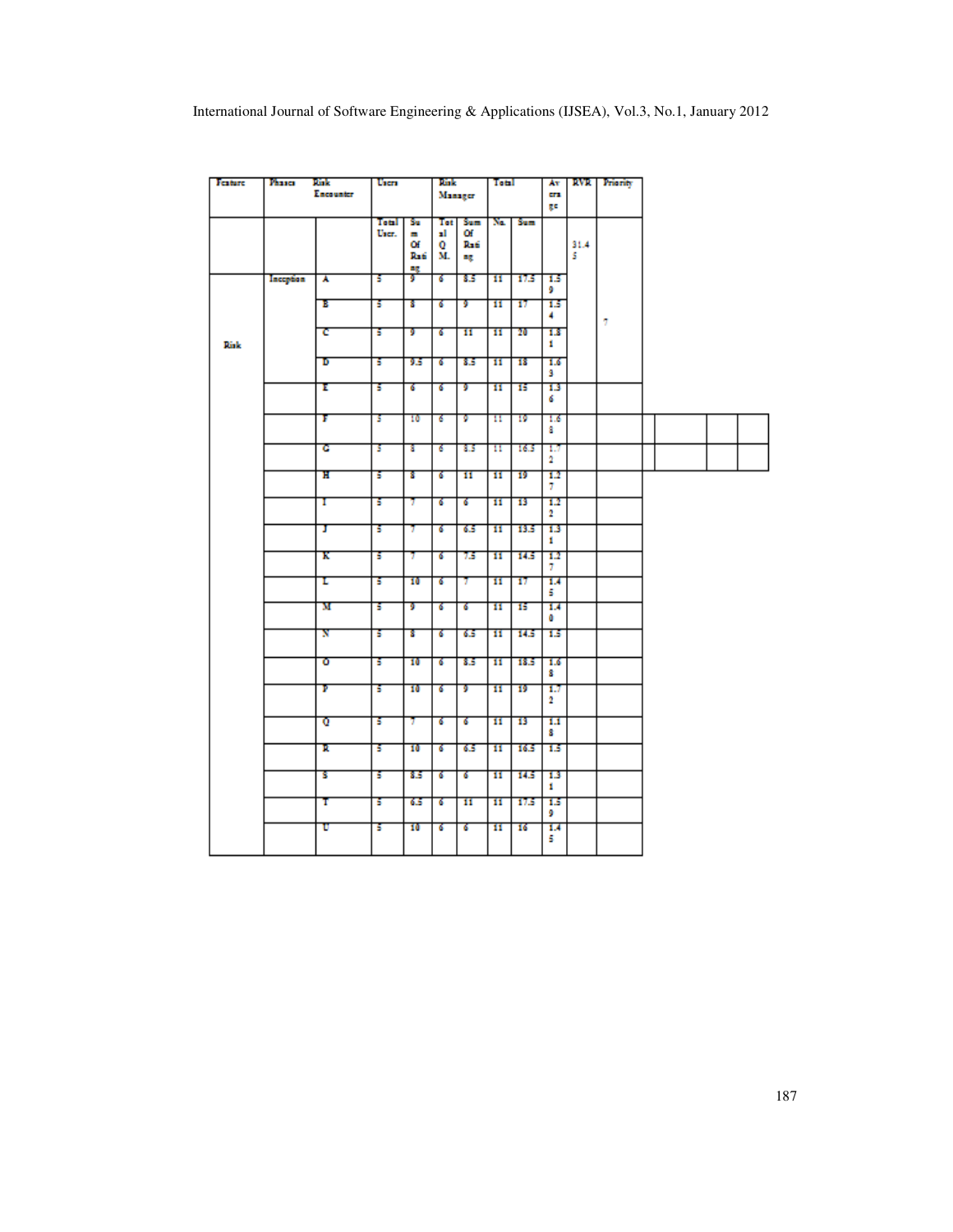| a.  | Elaboratio | v          | 5  | 8.5 | ъ  | 8.5             | -11             | 17   | 1.5<br>4 |           |   |
|-----|------------|------------|----|-----|----|-----------------|-----------------|------|----------|-----------|---|
|     |            | w          | ъ  | 5.  | ъ  | 6.5             | $\overline{11}$ | 11.5 | 1.0<br>4 |           |   |
|     |            | x          | т  | 9.5 | ъ  | ъ               | 11              | 15.5 | 1.4<br>۰ | 22.4<br>з | s |
|     |            | Y          | Б  | Τ   | ъ  | ъ               | 11              | 13   | 1.1<br>8 |           |   |
|     |            | z          | т  | ъ   | ढ  | 11              | 11              | 17   | 1.5<br>4 |           |   |
|     |            | AB.        | 5. | 8.5 | ø. | 6.5             | 11              | 15   | 1.3<br>6 |           |   |
|     |            | œ          | т  | ъ   | ъ  | Τ               | 11              | 13   | 1.1<br>8 |           |   |
|     |            | ΕF         | Б  | 7   | G. | 7.5             | 11              | 14.5 | 1.3<br>1 |           |   |
|     |            | cн         | s  | 5.5 | ъ  | 7.5             | 11              | 13   | 1.1<br>8 |           |   |
|     |            | п          | s  | 7.5 | G. | 9.              | 11              | 16.5 | 1.5      |           |   |
|     |            | ĸı.        | s  | 6.5 | G. | 9.              | 11              | 15.5 | 1.4<br>۰ |           |   |
|     |            | MN         | s  | s   | G. | 11              | 11              | 16   | 1.4<br>s |           |   |
|     |            | œ          | s  | 7.5 | G. | 8.5             | 11              | 16   | 1.4<br>s |           |   |
|     |            | œ          | s  | 6.5 | G. | 6.5             | 11              | 13   | 1.1<br>8 |           |   |
|     |            | w          | т  | 5.  | ъ  | ъ               | 11              | 11   | 1        |           |   |
|     |            | WX.        | ъ  | ъ   | ढ  | 6.5             | $\mathbf{11}$   | 11.5 | 1.0<br>4 |           |   |
|     |            | YZ         | ъ  | 9.5 | ъ  | 9.              | 11              | 18.5 | 1.6<br>s |           |   |
| o a | Constructi | ABC.       | 5. | 9.5 | ъ  | 9.              | 11              | 18.5 | 1.6<br>8 |           |   |
|     |            | DEF        | ъ  | 5.  | ढ  | ъ               | 11              | 11   | T        | 17.6<br>а | з |
|     |            | <b>CHI</b> | 5  | 5.  | ъ  | $\overline{11}$ | $\overline{11}$ | 16   | 1.4<br>s |           |   |
|     |            | ж          | т  | 6.5 | G. | 8.5             | 11              | 15   | 1.3<br>6 |           |   |
|     |            | MNO        | s  | 6.5 | ъ  | G.              | 11              | 12.5 | 1.1<br>з |           |   |
|     |            | ron        | т  | G.  | ъ  | 6.5             | 11              | 12.5 | 1.1<br>з |           |   |
|     |            | sru        | ъ  | ъ   | ъ  | 6.5             | 11              | 12.5 | 1.1<br>з |           |   |
|     |            | vwx        | т  | б   | б  | ø.              | 11              | 12   | 1.0<br>9 |           |   |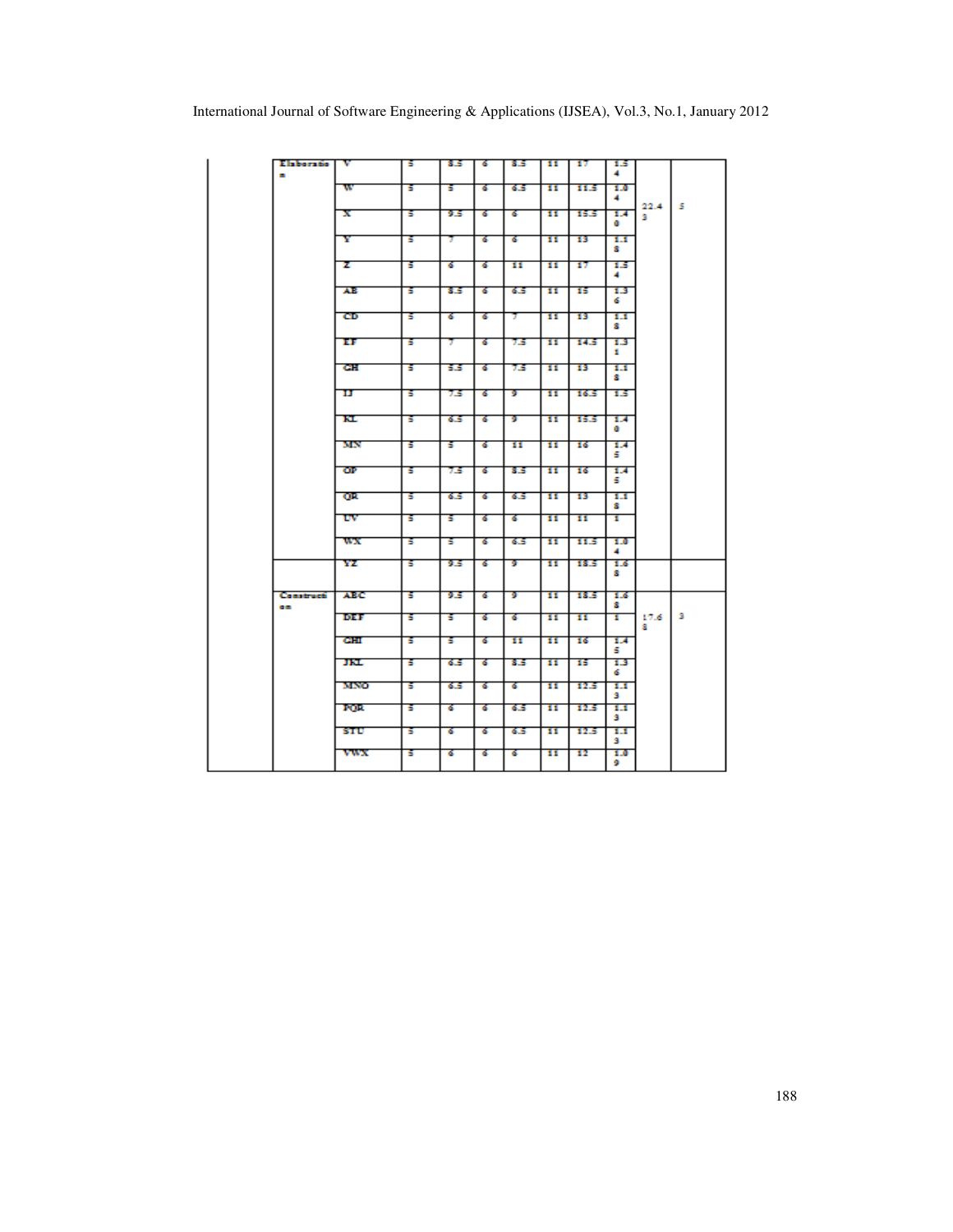|            | YZA.        | ъ  | G.  | <b>G</b> | G.  | 11              | 12              | 1.0<br>9. |      |                         |
|------------|-------------|----|-----|----------|-----|-----------------|-----------------|-----------|------|-------------------------|
|            | <b>ABCD</b> | 5  | 7.5 | ढ        | 7.5 | $\overline{11}$ | 15              | 1.3<br>6. |      |                         |
|            | <b>EFCH</b> | т  | 6.5 | -6       | ъ   | 11              | 12.5            | 1.1<br>з  |      |                         |
|            | шш          | 5. | 6.5 | 6.       | 7.5 | 11              | 14              | 1.2<br>v. |      |                         |
|            | <b>MNOP</b> | т  | 6.5 | ढ        | 7.5 | 11              | 14 <sub>1</sub> | 1.2<br>v. |      |                         |
|            | <b>QRST</b> | т  | 8.5 | ढ        | ᢧ   | $\mathbf{11}$   | 17.5            | 1.5<br>9  |      |                         |
| Transition | ÆF          | т  | 10  | ढ        | ъ   | $\overline{11}$ | 16              | 1.4<br>s  |      |                         |
|            | œ           | т  | 10  | ढ        | 6.5 | $\overline{11}$ | 16.5            | 1.5       | 11.3 | $\overline{\mathbf{2}}$ |
|            | вF          | т  | т   | 76       | 7.5 | 11              | 12.5            | 1.1<br>з  |      |                         |
|            | ЕF          | т  | ъ   | 6        | ъ   | 11              | 12              | 1.0<br>9. |      |                         |
|            | œ           | т  | т   | ъ        | 6.5 | $\overline{11}$ | 12.5            | 1.1<br>з  |      |                         |
|            | ю           | т  | π   | т        | 6.5 | $\overline{11}$ | 13.5            | 1.2<br>2. |      |                         |
|            | TF.         | т  | π   | ъ        | 8.5 | 11              | 15.5            | 1.4<br>۰  |      |                         |
|            | мғ          | т  | 5.5 | ढ        | 7.5 | 11              | 13              | 1.1<br>8. |      |                         |
|            | π           | 5  | 7.5 | G        | 6.5 | 11              | 14              | 1.2<br>7  |      |                         |
|            |             |    |     |          |     |                 |                 |           |      |                         |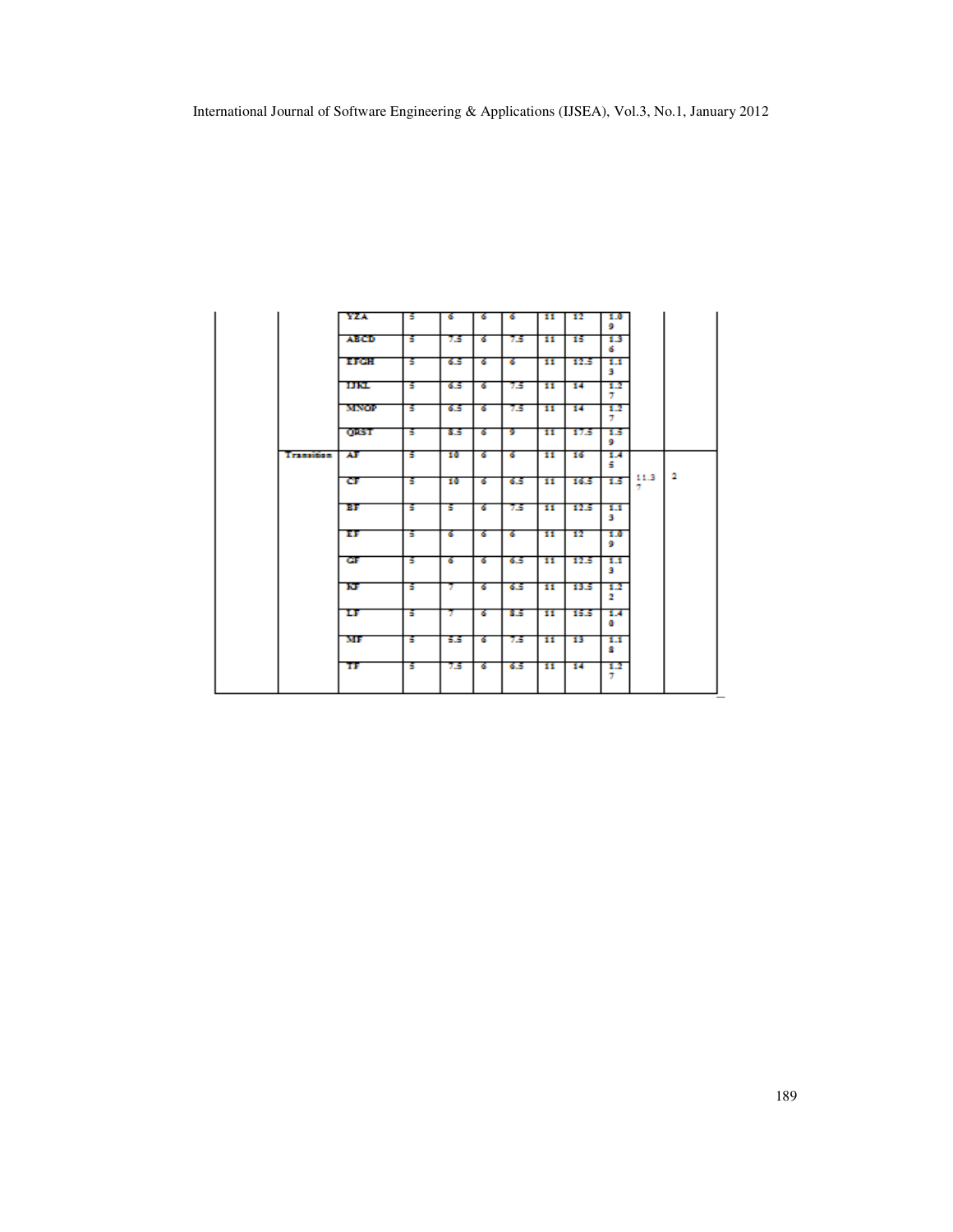Table 1 Survey table For Evaluating Risk Probability

Table 2 Description Of abbreviated symbols for Risk are described as follows

| A              | When the COTS Component and the requirement suggested by the user does not matches                                                                                  |
|----------------|---------------------------------------------------------------------------------------------------------------------------------------------------------------------|
| B.             | Requirements of the users changes frequently                                                                                                                        |
| $\mathcal{C}$  | Budgets and schedules are not realistic                                                                                                                             |
| D              | Unclear requirements specification                                                                                                                                  |
| E              | Lack of accuracy in schedule                                                                                                                                        |
| $\mathbf{F}$   | Lack of reliable and suitable licensing contracts that encompass the appropriate<br>documentation and responsibility of the vendor and developer in case of failure |
| G              | Rigidness in Time constraints of schedule generates inflexibility                                                                                                   |
| H              | Market survey is not done properly than appropriate components that can map with<br>user requirements cannot be found                                               |
| $\bf{I}$       | Lack of contingency planning                                                                                                                                        |
| J              | Rapid requirement change of the user                                                                                                                                |
| K              | Component search suffers from appropriate fetching and classification mechanism<br>provided by the marketers                                                        |
| L              | Architectural prototype not defined properly                                                                                                                        |
| M              | Latest Technologies and fresh arrived COTS product are not analyzed or lack of market<br>survey                                                                     |
| N              | Vendors incapability to delivers mind blowing demos and specifications of the COTS<br>product                                                                       |
| $\overline{O}$ | Architecture was not analyzed during the component selection process [8]                                                                                            |
| P              | Cumbersome and complicated requirements                                                                                                                             |
| Q              | Lack of vendor support                                                                                                                                              |
| R              | Missing authenticity of the components due to the lack of certified components                                                                                      |
| S              | Unavailability of the source code leads to judging nature and the behavior of the<br>components                                                                     |
| $\mathbf T$    | Inappropriate domain knowledge of developer [7]                                                                                                                     |
| U              | Higher Complexity of components architecture and the connectors introduces the Chances of<br>risk                                                                   |
| V              | Mismatch between connectors and message protocols                                                                                                                   |
| W              | Interface specification of the components is not clear or not specified properly                                                                                    |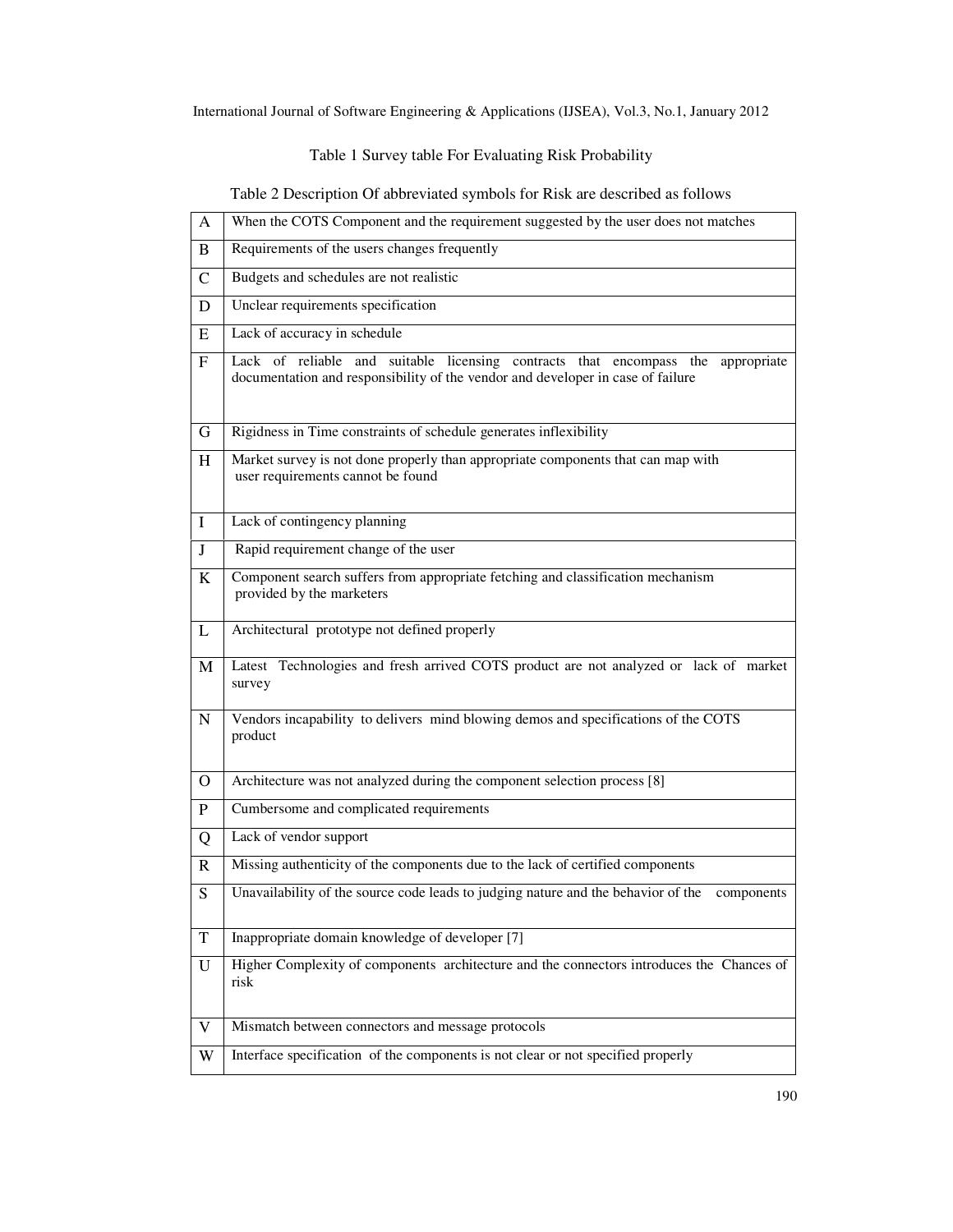| X                            | Incompatible or mismatch Interfaces may obstruct the data communication between the<br>components which wants to exchange data |
|------------------------------|--------------------------------------------------------------------------------------------------------------------------------|
| Y                            | Use of the Software model that does not support component based software Development<br>process                                |
| Z                            | Prerequisite Quality is not met due to the lack of market survey that has to be done to<br>Know<br>the requirement             |
| A<br>B                       | False assumption of the internal structure and internal specification made by the<br><b>COTS</b><br>component about each other |
| $\mathsf{C}$<br>D            | Lack of resilient architecture                                                                                                 |
| E<br>$\mathbf{F}$            | Existence of the loop holes in the architecture review process                                                                 |
| G<br>H                       | Components are not platform independent                                                                                        |
| $_{\text{IJ}}$               | Lack of executable architectural prototype                                                                                     |
| K<br>L                       | Mismatch occurrence between planned expenses and actual expenses                                                               |
| M<br>$\mathbf N$             | Security aspects are not considered and the vulnerability of the components is very high                                       |
| $\mathbf{O}$<br>$\mathbf{P}$ | Prototypes that demonstrably mitigate each identified technical risk are not defined                                           |
| Q<br>$\mathbf{R}$            | Components are not interoperable with each other due to missing well defined interfaces                                        |
| U<br>V                       | Lack of Software architecture document that is extreme crucial in order to gain<br>Knowledge about the component               |
| W<br>X                       | Component architecture are not compatible with each other thus makes integration of the<br>component Tough                     |
| Y                            | Component based software prototypes cannot be realized in early phases of the software                                         |
| Z                            | cycle make architecture verification of the interfaces difficult                                                               |
| A                            | Wrong interface construction may hinder the proper flow of the information or data between<br>components                       |
| $\, {\bf B}$<br>${\bf C}$    |                                                                                                                                |
| $\mathbf D$<br>E<br>F        | Development of the wrong functions at the time of coding leads to several exceptions                                           |
| $\mathbf G$                  | Lack of regular watch on the component based development process generate several                                              |
| H                            | problems                                                                                                                       |

International Journal of Software Engineering & Applications (IJSEA), Vol.3, No.1, January 2012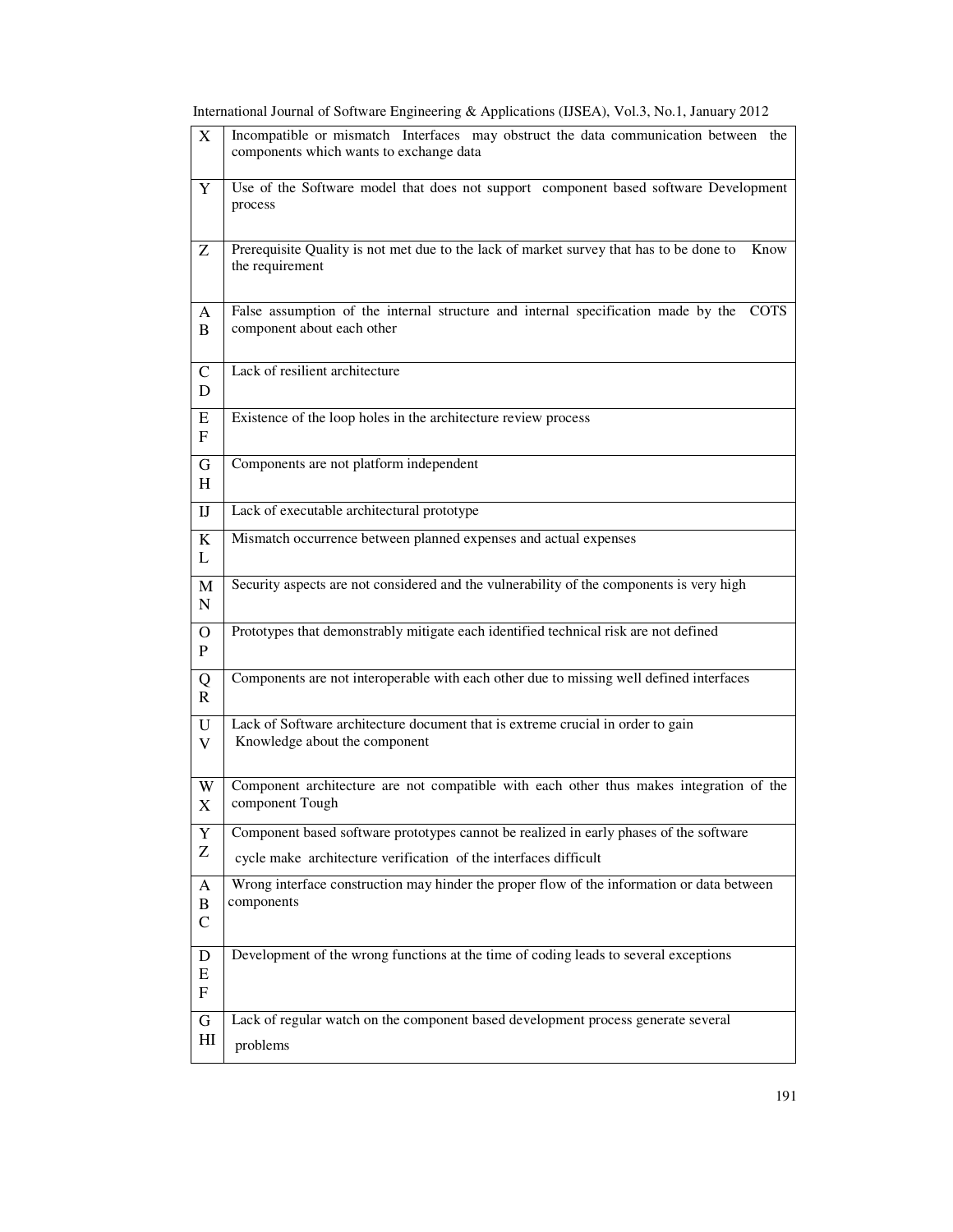| J<br>K<br>L                 | Lack of test suites and test cases that facilitates coordination among the component                                                              |
|-----------------------------|---------------------------------------------------------------------------------------------------------------------------------------------------|
| M<br>N<br>O                 | Generation of Incompatibility between user requirements stated earlier in the component and<br>lew versions developed                             |
| P<br>Q<br>R                 | Staff persons indulge in integration process of the components are not technological sound                                                        |
| S<br>T<br>U                 | Behavior of the components cannot be judged in component based development due to the abs<br>nce of the availability of the code of the component |
| V<br>W<br>X                 | Lack of Technology expertise and poor work knowledge and skills of assembler leads to Poo<br>ponent evaluation and integration                    |
| Y<br>Z<br>A                 | Missing compatibility between the different versions of the component based software                                                              |
| A<br>B<br>$\mathbf C$<br>D  | Existence of Poor or no documentation feature for the new versions                                                                                |
| E<br>$\mathbf{F}$<br>G<br>H | If the stability is not incorporated in the component based system                                                                                |
| $_{\rm I}$<br>K<br>L        | Doing change in one component will make a heavy impact on the other component                                                                     |
| M<br>N<br>O<br>$\mathbf{P}$ | Unavailability of the competent staff                                                                                                             |
| Q<br>$\mathbf R$<br>S<br>T  | Unavailability of the internal structure of the component makes the testing process<br>Tough and unreliable                                       |
| A<br>${\bf F}$              | End user training sessions are not conducted                                                                                                      |
| $\mathbf C$<br>F            | Component based software that is developed cannot accommodate changes preferred by<br>the use                                                     |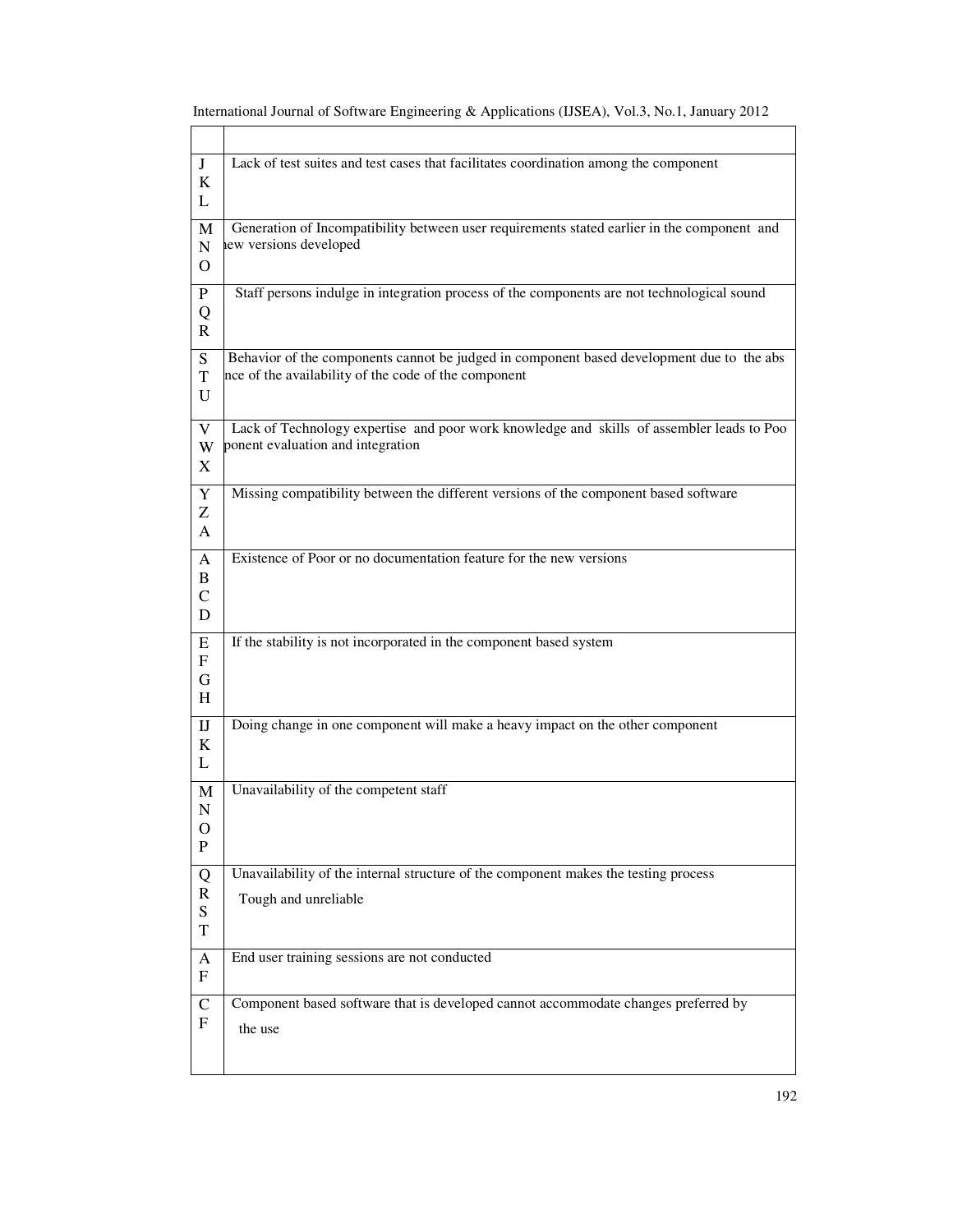| International Journal of Software Engineering & Applications (IJSEA), Vol.3, No.1, January 2012 |  |  |  |
|-------------------------------------------------------------------------------------------------|--|--|--|
|                                                                                                 |  |  |  |
|                                                                                                 |  |  |  |
|                                                                                                 |  |  |  |

| B                 | Occurrence of incompatibility between the component based product being developed and      |
|-------------------|--------------------------------------------------------------------------------------------|
| F                 | quality level that has been set during the initial phase of the software development cycle |
|                   |                                                                                            |
| ${\bf E}$         | Complicated system manual results lack of understanding by the users                       |
| F                 |                                                                                            |
| $\mathbf G$       | Quality services after the COTS software installation at the user site are not given       |
| F                 |                                                                                            |
| K                 | User is not facilitated with the upgraded copies of the component based software           |
| F                 |                                                                                            |
|                   | Updating or alteration of the component based system cannot be facilitated                 |
| L<br>$\mathbf{F}$ |                                                                                            |
|                   |                                                                                            |
| $\mathbf M$       | Lack of tracing of alternate component in case of failure [8]                              |
| F                 |                                                                                            |
| $\mathbf T$       | Planning the maintenance is difficult as the components have asynchronous cycle [8]        |
| F                 |                                                                                            |
|                   |                                                                                            |

## **Determining the Total Risk Value of the Software**

The Total Risk Value of the component based Software is equal to the sum of the Final Risk Value of each risk encountered in every phases of the software development TRVS=∑FRVR of every risk encountered in each phase of the development  $TRYS = 220.15 + 112.15 + 53.04 + 2^2.74$ TRVS=408.08

#### **Determining the Risk Factor**

Risk Factor (RF) = TRVS/ ITRVS ITRVS is the Ideal Total Risk Value of the Software ITRVS can be calculated when all the Risk encountered attain a rank of "3.5"by the Users and Risk Manager.

 $TRYS = 408.08$ 

 $ITRVS = ITRVS$  of the users  $+ ITRVS$  of the Risk manager

ITRVS=700+840 ITRVS=1540  $RF = TRVS/ITRVS$  $RF = 408.08/1540$ 

 $RF = 0.264$ 

## **Determining the Risk Severity from RF**

If  $0.0 \leq RF \leq 0.25$ Software Risk is "Negligible" If  $0.26 \leq RF \leq 0.50$ Software Risk is "Low"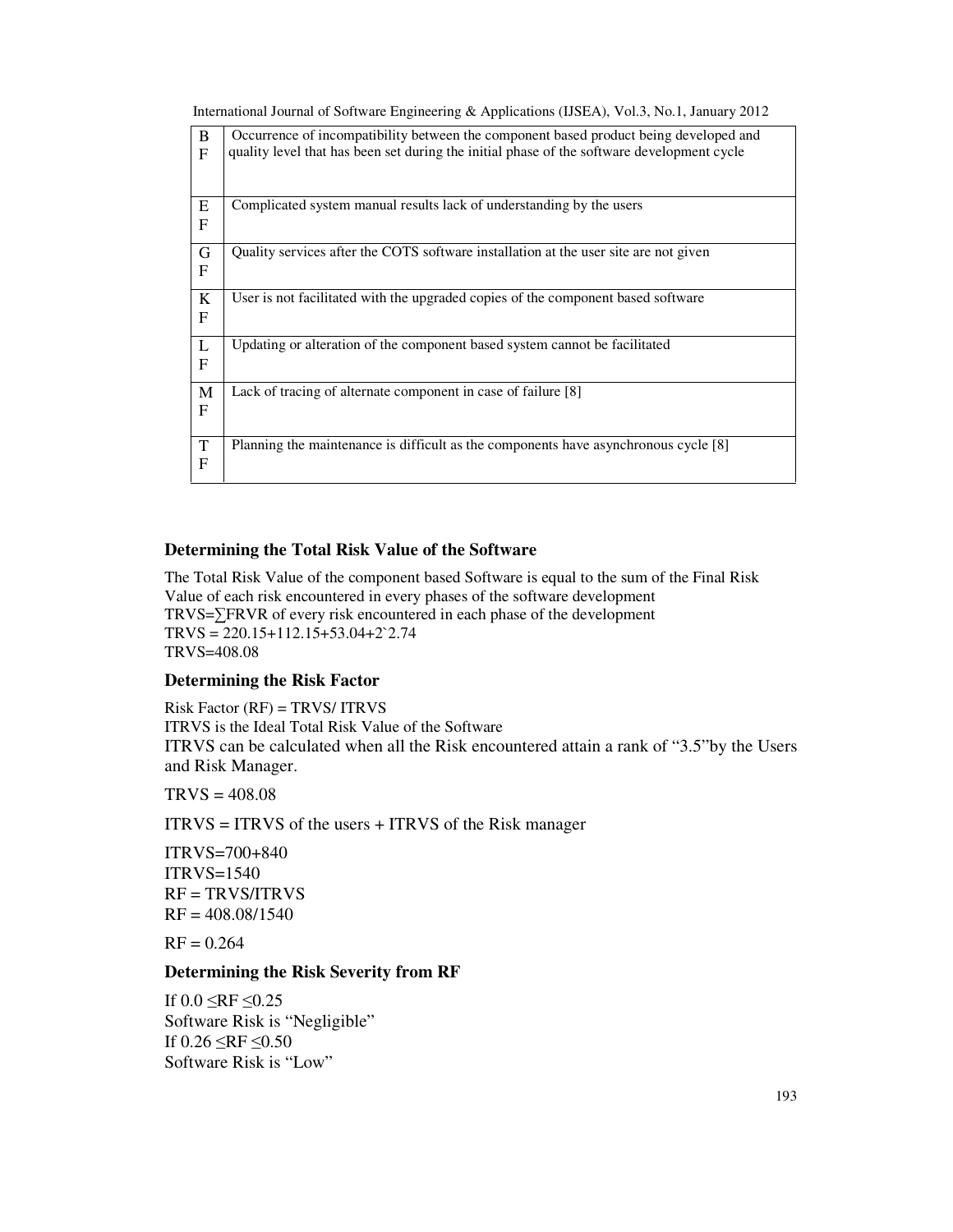If  $0.51 \leq RF \leq 0.75$ Software Risk is "Moderate" If  $0.76 \leq RF \leq 1.00$ 

Software Risk is "High

Through this survey Risk factor come out to be in the second risk rating that reflects risk as low. Therefore software tends to be less risky

## **6. Conclusion**

Our study explored the occurrences of several risks in COTS - based projects and in the RUP phases .We have discussed that how RUP entails COTS-based projects activities and the concurrency between the components based life cycle activities and the RUP phases. Risk attack on different component development phases vary with respect to the different nature of projects we have highlighted the several risks that cut across a component-based development cycle. Discussion like various phases of RUP associated with the several risks is also been incorporated. This research focused on the importance of Risk Identification in component based development. This identification has made the risks more visible at each component development stage making it possible to carry out activities that can minimize their effects. Detailed discussions on the issues like risk characteristics of the component based development have also been addressed. A survey of component based software is done based on the proposed risk characteristics in RUP Life cycle to evaluate its severity in terms of risk. We acknowledge that a lot has to be done in CBD. Future works involves validating and the impact of the risk reduction activities on the corresponding risks .Study regarding finding out the quantitative model for the risk analysis so that the risk can be calculated in no time.

## **7. Future Work**

Furthermore, the validations and verification of components needs to be addressed .Special attention must be given towards the standardization of domain-specific components on the interface level that will lead to the development of the application components purchased from different vendors. CBSE is facing many challenges today. Questions like "if system attributes derivable from the component attributes" is still a subject of research. Queries related with the trustworthiness of the components are still unresolved. Effects of degrees of trustworthiness on system attribute unknown. Process models being used in component based development are still incomplete .Maintainability of the component based systems is still troublesome. Solutions of the updating of components dynamically is still the subject of research .CBSD is still facing the challenges of providing variety of tool support like test tools, configuration tools, evaluation tools etc .future work includes developing and evaluating certain tools for automating integration tests, that could be integrated in the protector's development process. We acknowledge that a lot more needs to be done in the area of CBD. Future work involves establishing a set of mitigation strategies for the risks identified during various component-based development activities to take advantage of COTS technology. Lot has to be done towards how modular risk assessment can applies to different risk modeling techniques .UML techniques needs to be extended in order to incorporate various component development phases

## **References**

 [1] Abdullah,Tahir& Mateen, Ahmed& Raza, Ahsan& Mustafa,Tasleem, (2010) "Risk Analysis of Various Phases of Software Development Models", European Journal of Scientific Research ISSN 1450- 216X Vol.40 No.3 , pp.369-376